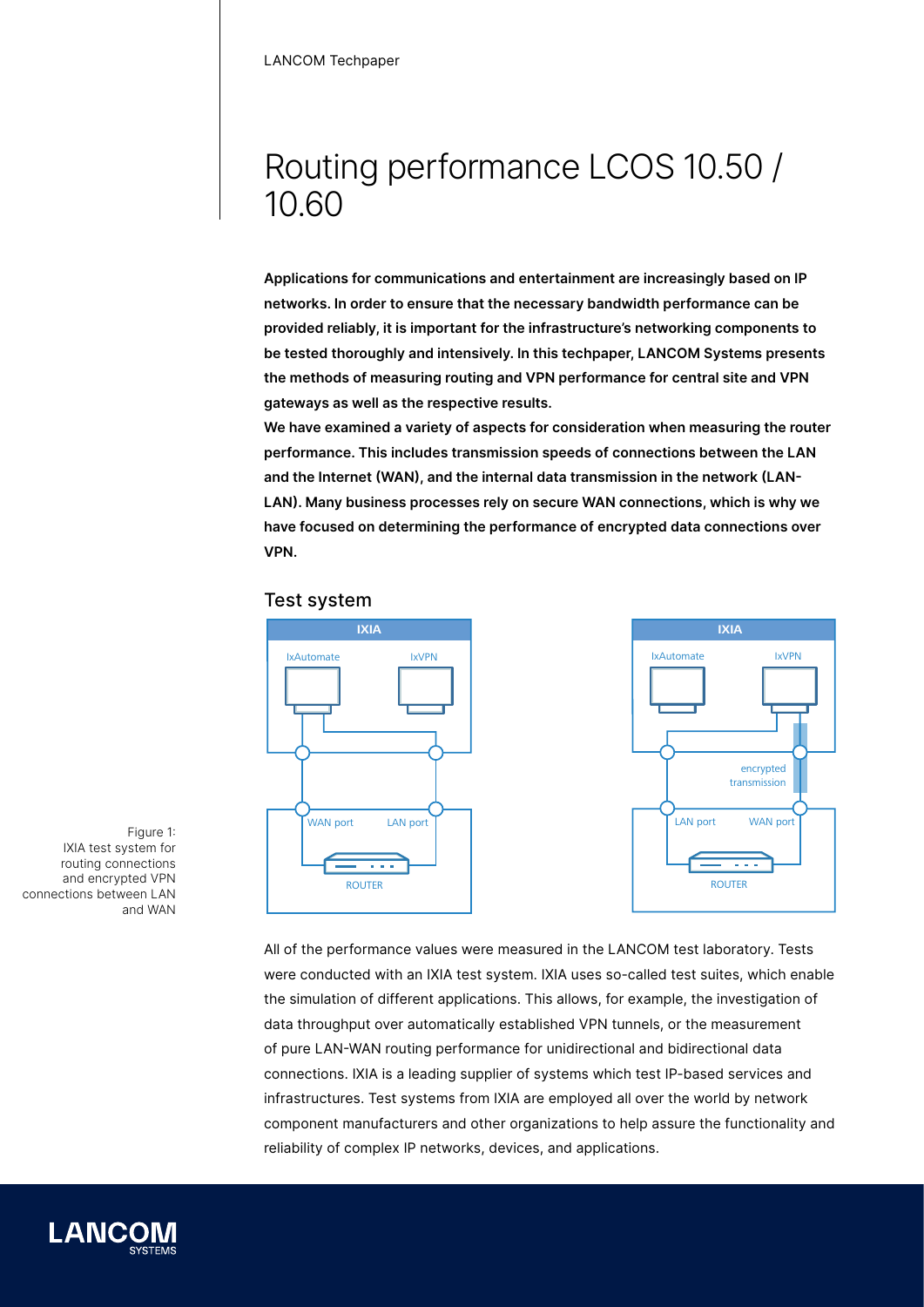The measurement of data transmission itself uses either a fixed frame size or a combination of frame sizes which reflects a typical flow of data. These combinations are known as "Internet Mix", or IMIX for short. The type of IMIX which is applied significantly affects the test results because packet size has a strong influence on a connection's performance. By selecting the appropriate ports on the router being tested, it is possible to test connections between the LAN and the WAN, and also pure LAN-LAN connections.

The setup for measuring transfer rates > 1 GBit/s represents a large central-site scenario. In this scenario, several central sites can also work as a network, which is why an intermediate router with BGP ensures that the packets for each tunnel pass through the respective central site (measured values from [Table 11\)](#page-10-0).

Two scenarios are used for the vRouter measurements. One is the transmission from a PC in the LAN to a PC in another LAN or WAN by using the vRouter in between. The second scenario adds two vRouters which are connected over WAN and use a VPN tunnel for encrypted data transfer.

Firmware on the devices under test is LCOS 10.50 (unless otherwise stated).



Figure 2: Schematic view of the vRouter test system scenarios

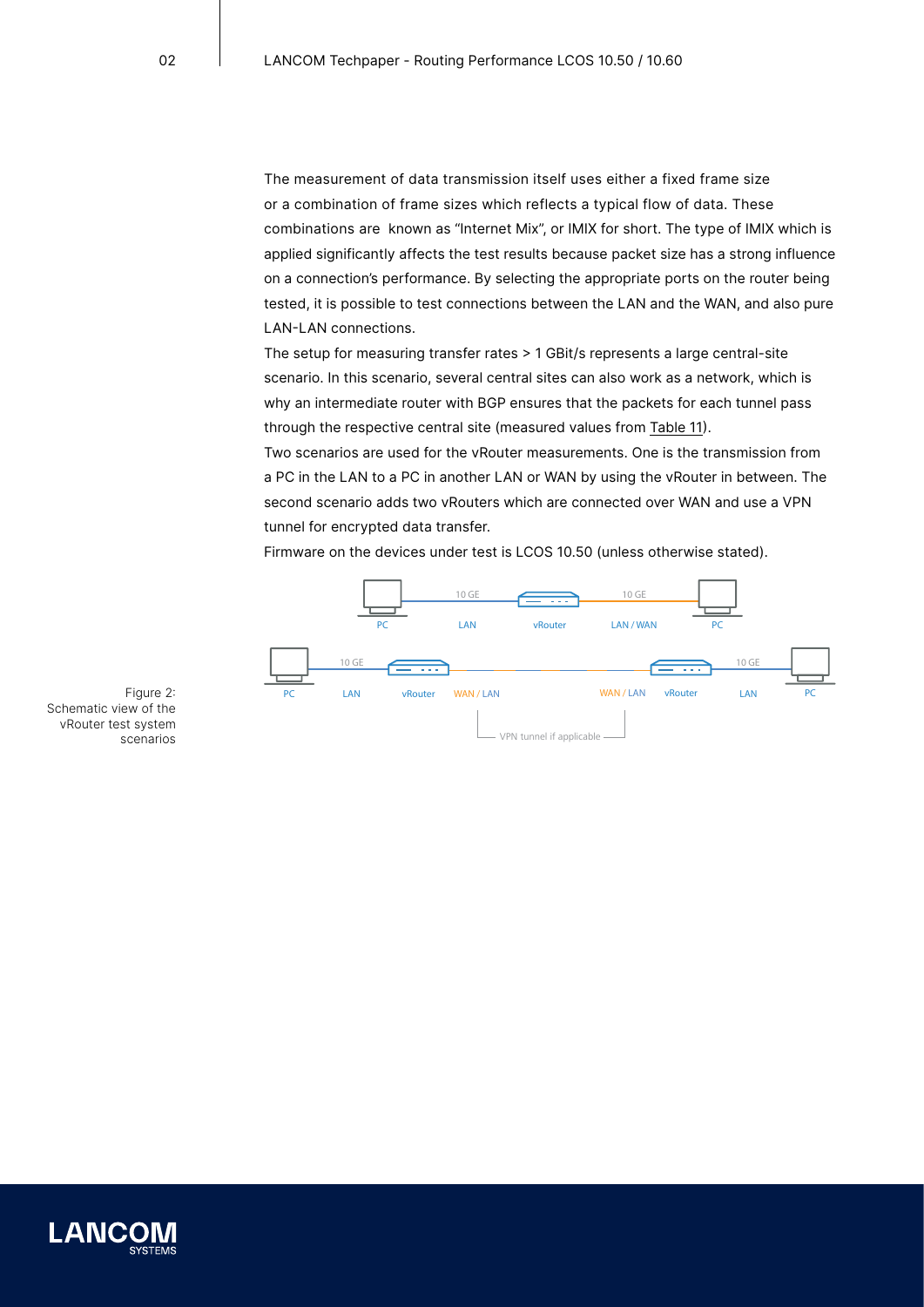# Routing performance (UDP)



Figure 3: Schematic view of the test system WAN

> The measurement of routing performance involves the determination of the maximum data throughput which can be achieved before a router starts rejecting packets. This measurement uses UDP packets of various sizes in order to simulate the performance with different applications. Ethernet frame sizes range from 64 bytes for the smallest to 1518 bytes for the largest frames. Tests on different router models demonstrate the influence of the different hardware platforms (processor, interfaces). Measurements initially determine the frame rate, which is a good performance indicator of the tested hardware. With normal routing, the frame rate is fairly constant

> even with different frame sizes. This is because only the header is inspected during routing, a process which is largely independent of the size of the frames being routed. For this reason, only the typical frame rates are given in the tables.

The throughput for a certain frame size (or even a mix of sizes, see IMIX on [page](#page-4-0)  [05](#page-4-0)) can be approximately calculated by multiplication with the frame rate. When the frame rate is constant, data throughput depends directly on the frame size because the larger the frames, the larger is the data volume that can be transmitted. The maximum number of frames transmitted per second is limited by the performance of the interfaces and the transmission medium.

Measurement of the routing performance relates to the size of the Ethernet frames. To compare packet sizes for particular applications, it is necessary to subtract the header. For a frame of 512 bytes, the result is a UDP datagram size of 474 bytes (512 bytes - 14 bytes Ethernet header - 4 bytes FCS trailer - 20 bytes IP header) and, after subtracting the UDP header (8 bytes), the UDP payload is 466 bytes. To investigate routing performance, in this paper two different applications are

considered.

- $\rightarrow$  For WAN-LAN routing, data received from the WAN is forwarded to a peer in the LAN.
- $\rightarrow$  For LAN-LAN routing, data remains within the local-area network and is passed from one LAN port to another.

The measurements show that the throughput increases almost linearly with the frame size until the limit of the Gigabit interface is reached.

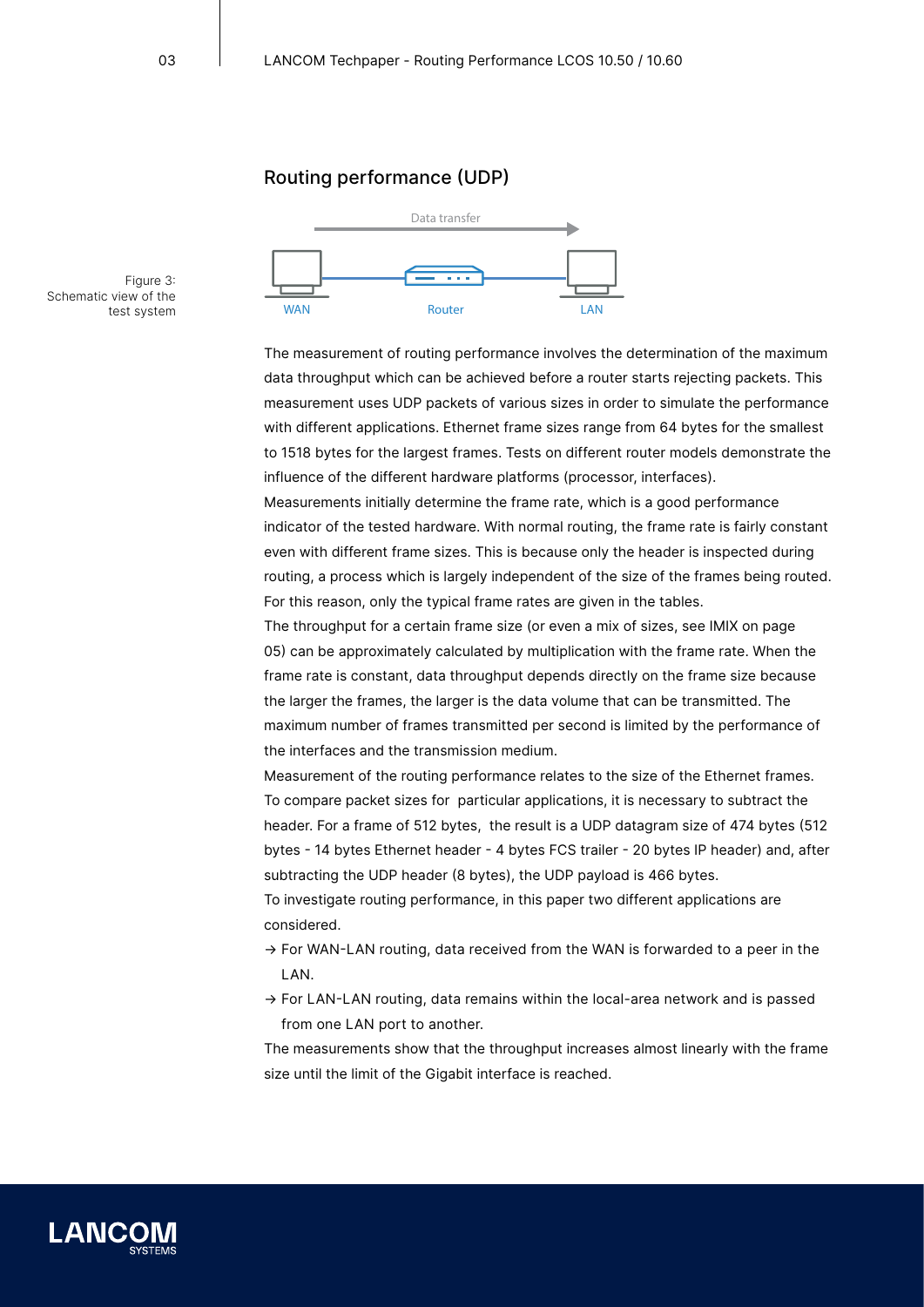# Routing performance (TCP)

Using UDP, the maximum performance is easily measured. However, a large portion of data transfers utilizes TCP. Therefore, it is important to take a closer look at those scenarios as well.

The TCP measurement is accomplished by using iperf, a program used to measure the data throughput between two computers. They are connected to a LANCOM router. One computer acts as a server in the WAN, sending data packets to the other, which acts as a client in the LAN, representing a typical download scenario.

The TCP measurement done with iperf did not use NAT since no direct measurement with NAT is possible using iperf. The correlation between the test results and the results seen at a WAN connection including NAT in a live environment is very high. The causes are the differences of the traffic structure of iperf compared to an HTTP download and the LCOS firewall which offers a similar performance with NAT or without.

Both computers used in the test system have a similar hardware and software:

- → Intel Core i7 CPU
- → Intel PRO/1000 nic
- → Ubuntu 12.04 / Kernel 3.8.0

The measurement was run using iperf 2.05. The TCP window size was set to 256 kb and five sessions were run simultaneously.

vRouter measurements were done with the following hardware:

- → PCs: Core i7-6700, Intel X540 10GE interfaces
- → ESXi Server: Dell PowerEdge R330 with Xeon E3-1230v5, 3.4 GHz, Intel X710 10GE interfaces as uplink to the ESXi vSwitches
- → vRouter: VMXNET3 with virtual interfaces

IPerf was used without window parameter for the vRouter tests

# IPSec routing performance

Other than with pure routing performance, IPSec-VPN routing actually changes the frames which are being passed from one interface to the next. When data is encrypted for the VPN tunnel, the original frame is encapsulated and it is supplemented with additional information. This has two important effects when considering the performance of IPSec routing:

→ Encrypted frames are larger than unencrypted frames. Consequently, any results have to indicate which frame size was observed at which interface, and/

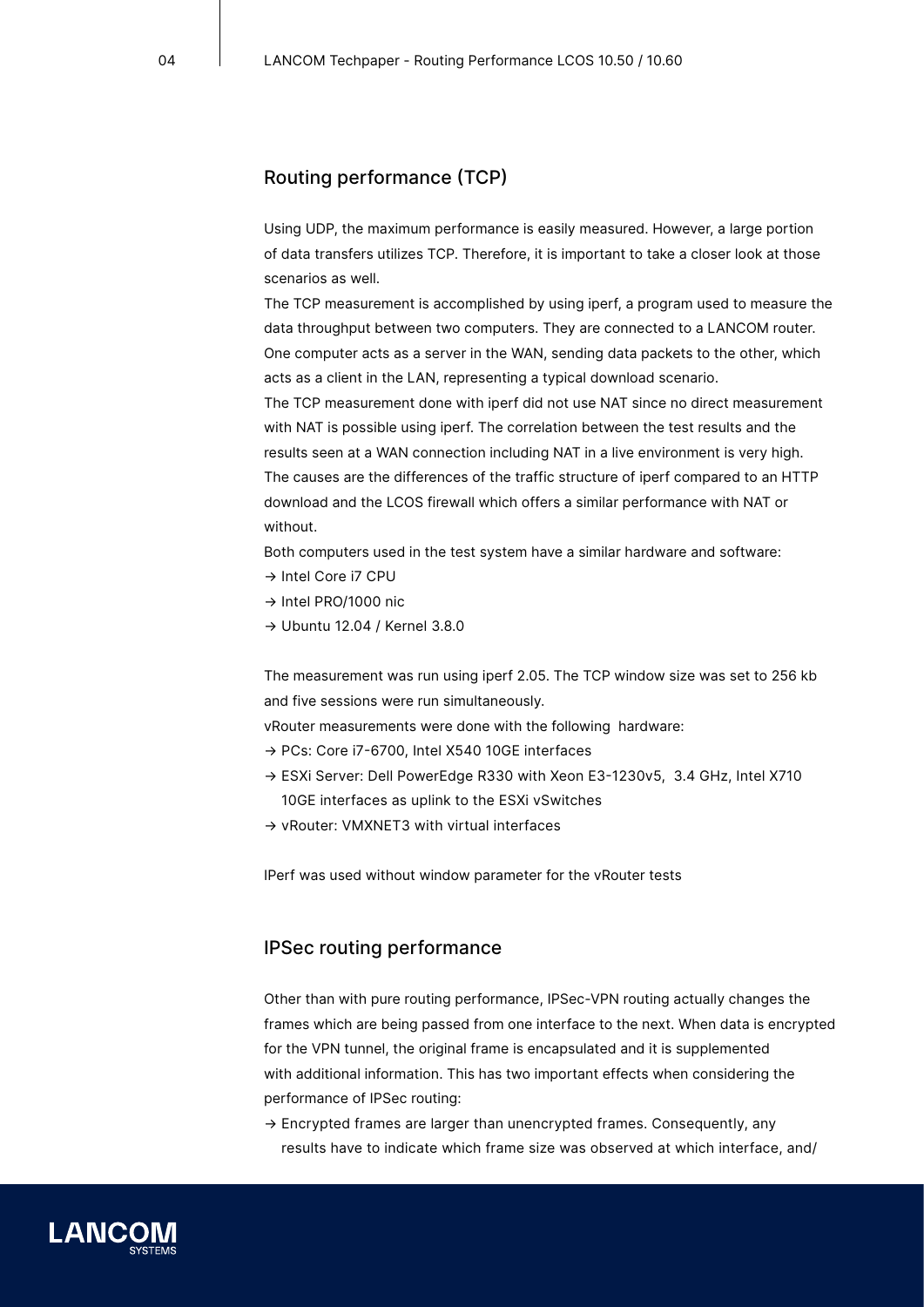or whether frames were encrypted or unencrypted. The values presented here always relate to an unencrypted frame size. An IP packet of 46 bytes is transported unencrypted, e.g. in a frame of 64 bytes. In the event of AES encryption, the frame grows for example to 122 bytes (46 byte IP packet + 14 byte Ethernet + 4 byte FCS + 20 byte IP + 8 byte ESP + 16 byte initialization vector (IV) + 0 byte padding (0-15 byte) + 1 byte padding length + 1 byte next header + 12 byte authentication).

 $\rightarrow$  The processes of encryption and decryption in the router take up computing time. These processes take place in two steps which, in the case of encryption, must be sequential. With decryption, on the other hand, these steps can be executed in parallel. Router models with VPN hardware acceleration provide significantly better performance with decryption than with encryption. This explains why the results display a significant difference in performance between the decryption and encryption directions. All of the IPSec-routing values given here are for a single VPN tunnel. With up to 1,000 tunnels established under laboratory conditions, the frame rate remained almost constant over all of the active tunnels. However, under actual operating conditions an increasing number of tunnels will cause the frame rate to drop due to the processes running for each tunnel (for example renewal of the key being used).

### <span id="page-4-0"></span>IPSec routing with different IMIX (decryption and encryption)

As an alternative to measurements with fixed frame sizes, series of measurements were performed with different IMIX patterns. The IMIX patterns simulate "real" data traffic composed of different frame sizes. There is no binding guideline for the composition of the frame sizes used, so in addition to the default setting of the IXIA test system (IMIX 0), two other common patterns were used for the measurement (IMIX 1 and IMIX 2). The individual patterns use the following frame compositions: → IMIX 0: 45% 64 bytes, 20% 128 bytes, 5% 256 bytes, 3% 512 bytes, 2%

- 1024 bytes, 1% 1280 bytes, 24% 1364 bytes.
- → IMIX 1: 7x 64 bytes, 4x 570 bytes, 1x 1418 bytes.
- → IMIX 2: 58% 90 bytes, 2% 92 bytes, 24% 594 bytes, 16% 1418 bytes.

Assuming an overhead of 100 bytes, 1418 bytes is the maximum frame size that can be transmitted encrypted on the Ethernet (with a maximum frame size for IEEE 802.3 of 1518 bytes).

Once again, it can be seen in these measurements that the decryption of the data is usually faster than the encryption.

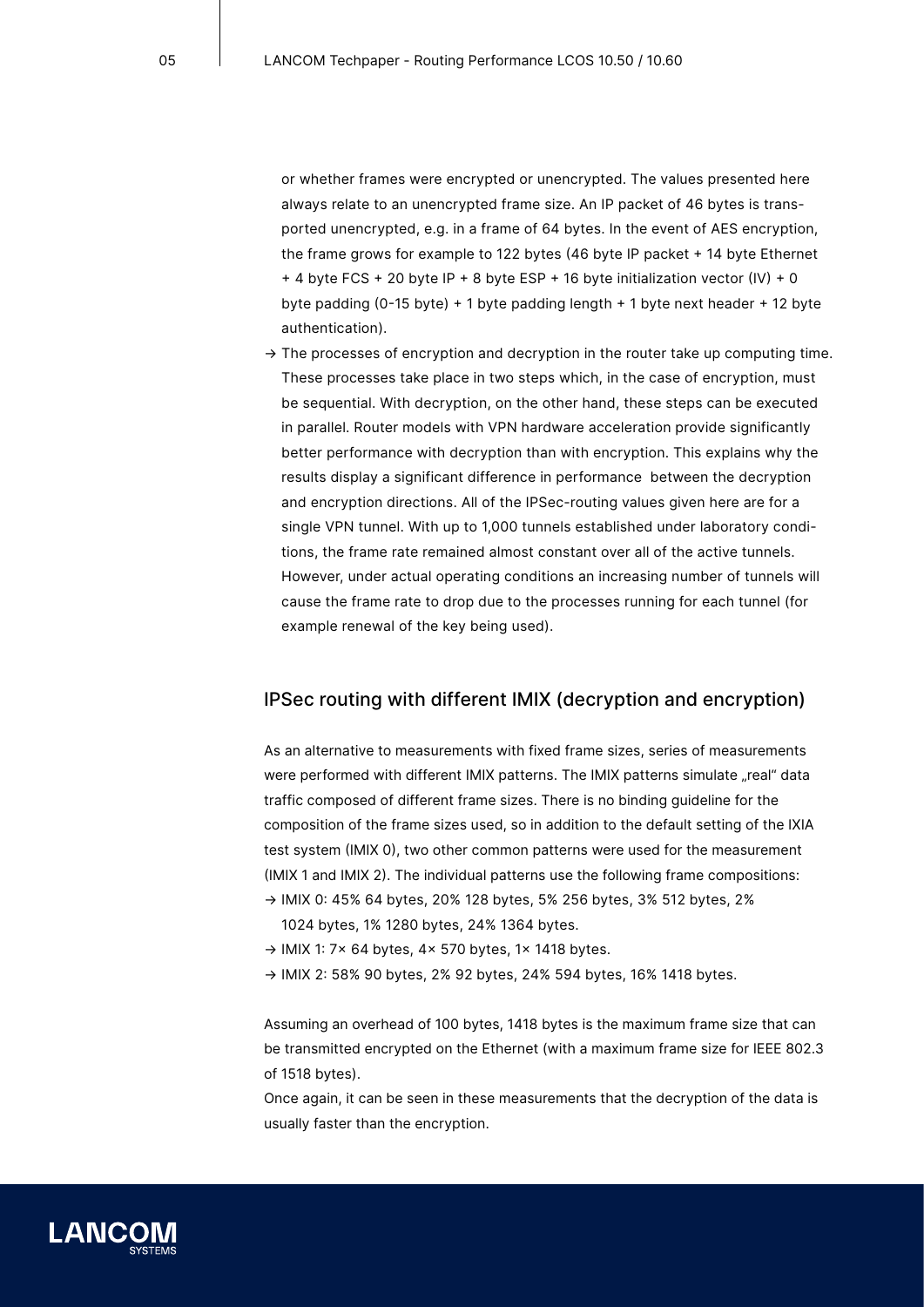# Bridging performance (L2TPv3 Ethernet tunnel)

The bridging performance ([table 10\)](#page-9-0) examines the maximum data throughput that can be achieved via a transparent Ethernet tunnel established over an L2TPv3 pseudowire. Here, IPerf is used to perform a measurement with five parallel TCP streams through the Ethernet tunnel.

The hardware described under "Routing performance (TCP)" was used for the vRouter measurements.

A WAN-WAN connection is used for the vRouter measurements. A LAN-LAN connection is used for the remaining measurements.

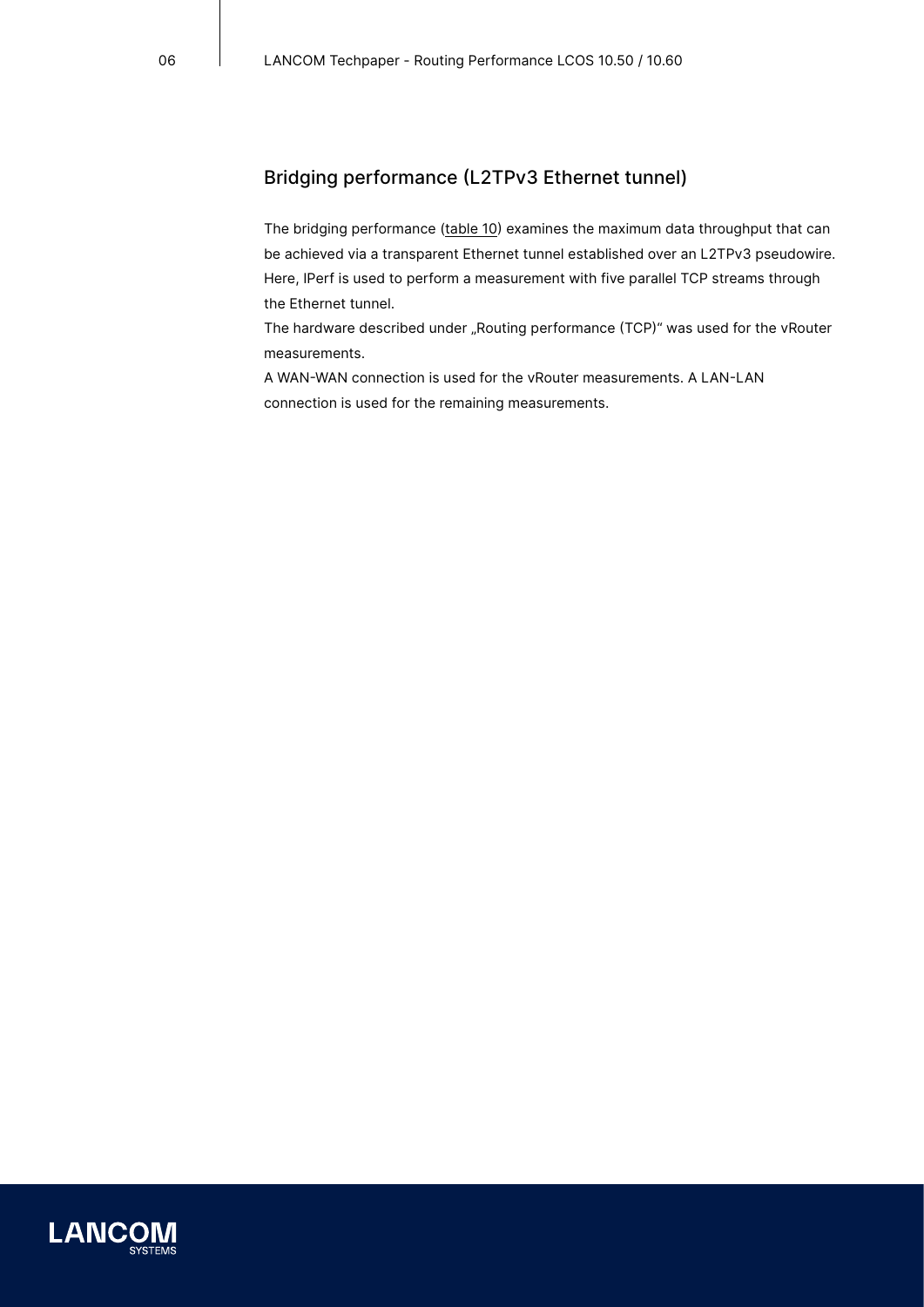# Measurement values for devices with 1 Gbps interfaces

**Note:** For large frames or TCP, the measured performance may not be determined by the performance of the device, but is limited by the Ethernet interfaces (1G or 10G).

### **Table 1**

### **WAN-LAN routing – data throughput [Mbps] at frame size [bytes] and frame rate [fps]**

| <b>LANCOM</b>                                                                                                                                                                                                           | <b>LCOS</b> | -64             | 128            | 256            | 512            | 1024           | 1280          | 1418          |                    |
|-------------------------------------------------------------------------------------------------------------------------------------------------------------------------------------------------------------------------|-------------|-----------------|----------------|----------------|----------------|----------------|---------------|---------------|--------------------|
| 730VA, 883 VoIP, 884 VoIP<br>1640E<br>1780EW-4G+<br>1781EW+, 1781VA, 1781VAW<br>1783VA, 1783VAW,<br>1784VA<br>1790-4G, 1790EF, 1790VA, 1790VA-4G,<br>1790VAW<br>1793VA, 1793VA-4G, 1793VAW<br>IAP-1781VAW+<br>$IAP-4G+$ | 10.50       | 61,0<br>119,000 | 122<br>119,000 | 238<br>116,000 | 473<br>115,000 | 933<br>113,000 | 982<br>95,800 | 984<br>81,000 | <b>Mbps</b><br>fps |
| 1800EF, 1800EF-5G, 1800EFW                                                                                                                                                                                              | 10.60       | 124<br>242.000  | 238<br>232.000 | 444<br>217,000 | 831<br>202,000 | 977<br>119,000 | 982<br>95,800 | 984<br>81.000 | Mbps<br>fps        |
| 1900EF, 1900EF-5G<br>1906VA, 1906VA-4G<br>1926VAG, 1926VAG-4G, 1926VAG-5G                                                                                                                                               | 10.50       | 84,7<br>165,000 | 169<br>165,000 | 339<br>165,000 | 674<br>164,000 | 977<br>119,000 | 982<br>95,800 | 984<br>81.000 | <b>Mbps</b><br>fps |
| ISG-1000<br><b>WLC-1000</b>                                                                                                                                                                                             | 10.50       | 92.2<br>180.000 | 184<br>180,000 | 368<br>179,000 | 736<br>179,000 | 981<br>119,000 | 985<br>96.100 | 987<br>81,200 | Mbps<br>fps        |

### **Table 2**

### **LAN-LAN routing – data throughput [Mbps] at frame size [bytes] and frame rate [fps]**

| <b>LANCOM</b>                                                                                                                                                                                                           | <b>LCOS</b> | -64             | 128            | 256            | 512            | 1024           | 1280          | 1418          |                    |
|-------------------------------------------------------------------------------------------------------------------------------------------------------------------------------------------------------------------------|-------------|-----------------|----------------|----------------|----------------|----------------|---------------|---------------|--------------------|
| 730VA, 883 VoIP, 884 VoIP<br>1640E<br>1780EW-4G+<br>1781EW+, 1781VA, 1781VAW<br>1783VA, 1783VAW,<br>1784VA<br>1790-4G, 1790EF, 1790VA, 1790VA-4G,<br>1790VAW<br>1793VA, 1793VA-4G, 1793VAW<br>IAP-1781VAW+<br>$IAP-4G+$ | 10.50       | 73,7<br>144.000 | 145<br>141.000 | 290<br>141.000 | 580<br>141.000 | 977<br>119,000 | 982<br>95,800 | 984<br>81.000 | Mbps<br>fps        |
| 1800EF, 1800EF-5G, 1800EFW                                                                                                                                                                                              | 10.60       | 157<br>306,000  | 298<br>290,000 | 540<br>263,000 | 955<br>233,000 | 977<br>119,000 | 982<br>95,800 | 984<br>81.000 | Mbps<br>fps        |
| 1900EF, 1900EF-5G<br>1906VA, 1906VA-4G<br>1926VAG, 1926VAG-4G, 1926VAG-5G                                                                                                                                               | 10.50       | 99,1<br>193,000 | 198<br>193,000 | 398<br>194,000 | 793<br>193,000 | 977<br>119,000 | 982<br>95,800 | 984<br>81.000 | <b>Mbps</b><br>fps |
| ISG-1000<br><b>WLC-1000</b>                                                                                                                                                                                             | 10.50       | 125<br>245.000  | 249<br>243.000 | 504<br>246,000 | 962<br>234,000 | 981<br>119,000 | 985<br>96,100 | 987<br>81,200 | Mbps<br>fps        |

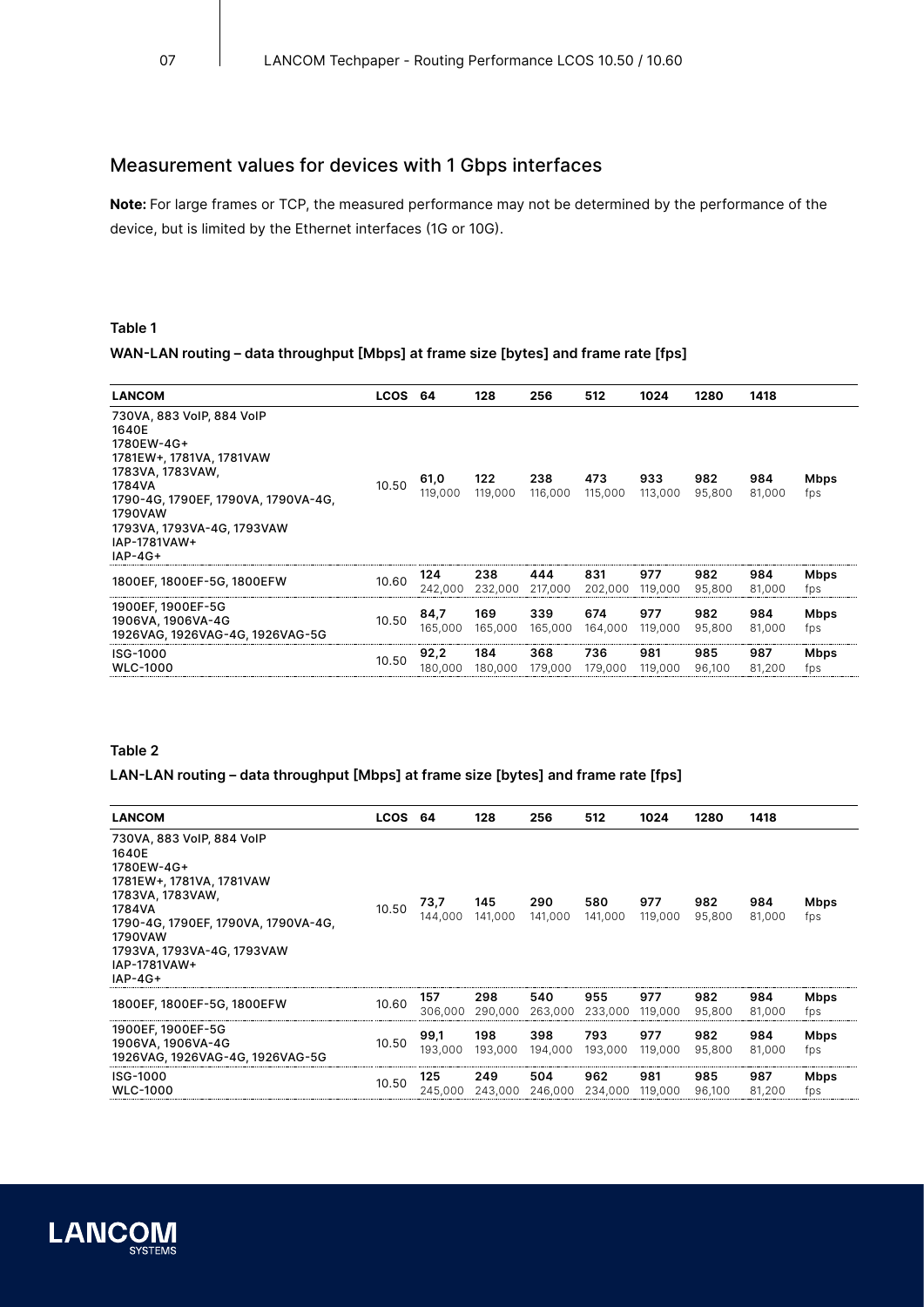# **Table 3 WAN-LAN routing – data throughput [Mbps]**

| <b>LANCOM</b>                                                                                                                                                                                                           |           | <b>LCOS</b> Throughput with 5 TCP sessions |
|-------------------------------------------------------------------------------------------------------------------------------------------------------------------------------------------------------------------------|-----------|--------------------------------------------|
| 730VA, 883 VoIP, 884 VoIP<br>1640E<br>1780EW-4G+<br>1781EW+, 1781VA, 1781VAW<br>1783VA, 1783VAW,<br>1784VA<br>1790-4G, 1790EF, 1790VA, 1790VA-4G,<br>1790VAW<br>1793VA, 1793VA-4G, 1793VAW<br>IAP-1781VAW+<br>$IAP-4G+$ | 10.50 833 |                                            |
| 1800EF, 1800EF-5G, 1800EFW                                                                                                                                                                                              | 10.60 938 |                                            |
| 1900EF, 1900EF-5G<br>1906VA, 1906VA-4G<br>1926VAG, 1926VAG-4G, 1926VAG-5G                                                                                                                                               | 10.50 909 |                                            |

### **Table 4**

### **TCP data throughput [Mbps], simultaneous measurement in both directions**

| <b>LANCOM</b>              |       | <b>LCOS Method</b> | Throughput with 1 TCP session |
|----------------------------|-------|--------------------|-------------------------------|
| 1800EF, 1800EF-5G, 1800EFW | 10.60 | WAN-LAN routing    | 1.370                         |
| 1800EF, 1800EF-5G, 1800EFW | 10.60 | LAN-LAN routing    | ∣.570                         |

### **Table 5**

### **IPSec routing AES-CBC UDP - decryption – data throughput [Mbps] at frame size [bytes] and frame rate [fps]**

| <b>LANCOM</b>                                                                                                                                                                                                           | LCOS 64 |                | 128            | 256           | 512           | 1024          | 1280          | 1418          |             |
|-------------------------------------------------------------------------------------------------------------------------------------------------------------------------------------------------------------------------|---------|----------------|----------------|---------------|---------------|---------------|---------------|---------------|-------------|
| 730VA, 883 VoIP, 884 VoIP<br>1640E<br>1780EW-4G+<br>1781EW+, 1781VA, 1781VAW<br>1783VA, 1783VAW,<br>1784VA<br>1790-4G, 1790EF, 1790VA, 1790VA-4G,<br>1790VAW<br>1793VA, 1793VA-4G, 1793VAW<br>IAP-1781VAW+<br>$IAP-4G+$ | 10.50   | 25,5<br>49,700 | 52,1<br>50,800 | 102<br>50,000 | 203<br>49,600 | 400<br>48,800 | 494<br>48,200 | 535<br>47,200 | Mbps<br>fps |
| 1800EF, 1800EF-5G, 1800EFW                                                                                                                                                                                              | 10.60   | 50,4<br>98.300 | 99,5<br>97.100 | 192<br>93.900 | 387<br>94.500 | 758<br>92,500 | 914<br>89,200 | 921<br>81.100 | Mbps<br>fps |
| 1900EF, 1900EF-5G<br>1906VA, 1906VA-4G<br>1926VAG, 1926VAG-4G, 1926VAG-5G                                                                                                                                               | 10.50   | 40,3<br>78,600 | 80,5<br>78,500 | 161<br>78.600 | 316<br>77,100 | 638<br>77,800 | 794<br>77,500 | 875<br>77,100 | Mbps<br>fps |
| ISG-1000<br><b>WLC-1000</b>                                                                                                                                                                                             | 10.50   | 37,2<br>72,600 | 74,8<br>73,000 | 149<br>72,700 | 299<br>73,000 | 595<br>72,600 | 743<br>72,500 | 821<br>72,300 | Mbps<br>fps |

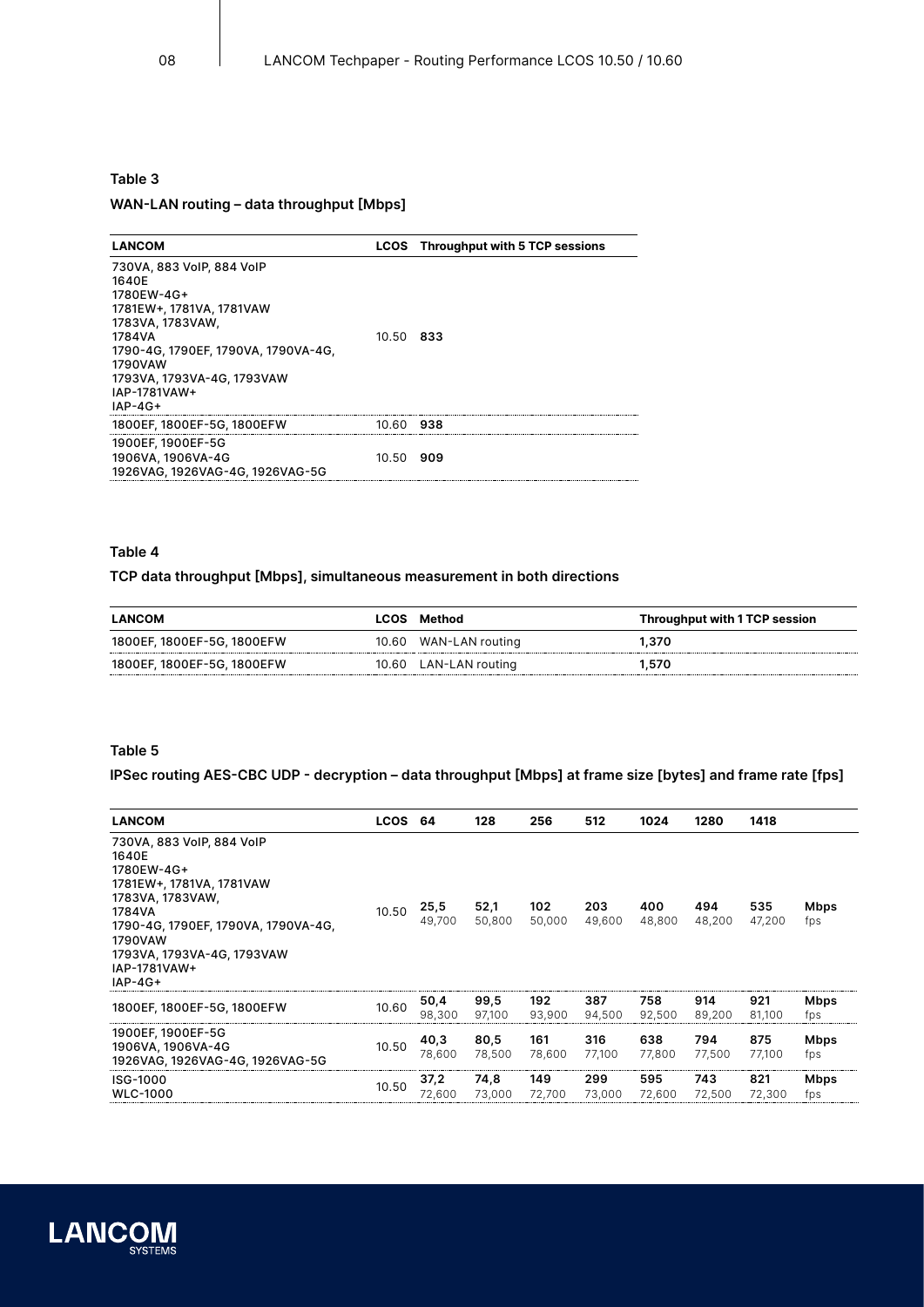### **Table 6**

## **IPSec routing AES-CBC UDP - encryption – data throughput [Mbps] at frame size [bytes] and frame rate [fps]**

| <b>LANCOM</b>                                                                                                                                                                                                           | <b>LCOS</b> | - 64            | 128            | 256            | 512            | 1024           | 1280          | 1418          |                    |
|-------------------------------------------------------------------------------------------------------------------------------------------------------------------------------------------------------------------------|-------------|-----------------|----------------|----------------|----------------|----------------|---------------|---------------|--------------------|
| 730VA, 883 VoIP, 884 VoIP<br>1640E<br>1780EW-4G+<br>1781EW+, 1781VA, 1781VAW<br>1783VA, 1783VAW,<br>1784VA<br>1790-4G, 1790EF, 1790VA, 1790VA-4G,<br>1790VAW<br>1793VA, 1793VA-4G, 1793VAW<br>IAP-1781VAW+<br>$IAP-4G+$ | 10.50       | 29,4<br>57,500  | 58,6<br>57,100 | 116<br>56,800  | 230<br>56,100  | 449<br>54,700  | 550<br>53.700 | 606<br>53,400 | Mbps<br>fps        |
| 1800EF, 1800EF-5G, 1800EFW                                                                                                                                                                                              | 10.60       | 59,0<br>115,000 | 117<br>114,000 | 229<br>111,000 | 458<br>111,000 | 858<br>104,000 | 942<br>92,000 | 948<br>83,500 | <b>Mbps</b><br>fps |
| 1900EF, 1900EF-5G<br>1906VA, 1906VA-4G<br>1926VAG, 1926VAG-4G, 1926VAG-5G                                                                                                                                               | 10.50       | 43,9<br>85.500  | 89,2<br>87.100 | 178<br>86,900  | 353<br>86.200  | 700<br>85,400  | 873<br>85,200 | 945<br>83.300 | <b>Mbps</b><br>fps |
| ISG-1000<br><b>WLC-1000</b>                                                                                                                                                                                             | 10.50       | 42,0<br>82.000  | 85,7<br>83.700 | 171<br>83.700  | 343<br>83,800  | 684<br>83,500  | 853<br>83.200 | 944<br>83.200 | Mbps<br>fps        |

### **Table 7 / 8**

### **IPSec routing decryption / encryption – data throughput [Mbps]**

| <b>LANCOM</b>                                                                                                                                                                                                           | <b>LCOS</b> | <b>Decryption</b> |              |                   | <b>Encryption</b> |              |                   |  |
|-------------------------------------------------------------------------------------------------------------------------------------------------------------------------------------------------------------------------|-------------|-------------------|--------------|-------------------|-------------------|--------------|-------------------|--|
|                                                                                                                                                                                                                         |             | IMIX 0            | <b>IMIX1</b> | IMIX <sub>2</sub> | IMIX 0            | <b>IMIX1</b> | IMIX <sub>2</sub> |  |
| 730VA, 883 VoIP, 884 VoIP<br>1640E<br>1780EW-4G+<br>1781EW+, 1781VA, 1781VAW<br>1783VA, 1783VAW,<br>1784VA<br>1790-4G, 1790EF, 1790VA, 1790VA-4G,<br>1790VAW<br>1793VA, 1793VA-4G, 1793VAW<br>IAP-1781VAW+<br>$IAP-4G+$ | 10.50 174   |                   | 135          | 165               | 202               | 158          | 194               |  |
| 1800EF, 1800EF-5G, 1800EFW                                                                                                                                                                                              | 10 60       | 343               | 275          | 323               | 413               | 326          | 389               |  |
| 1900EF, 1900EF-5G<br>1906VA, 1906VA-4G<br>1926VAG, 1926VAG-4G, 1926VAG-5G                                                                                                                                               | 10.50       | 261               | 204          | 249               | 306               | 237          | 292               |  |
| ISG-1000<br><b>WLC-1000</b>                                                                                                                                                                                             | 10.50       | 252               | 197          | 241               | 296               | 230          | 282               |  |

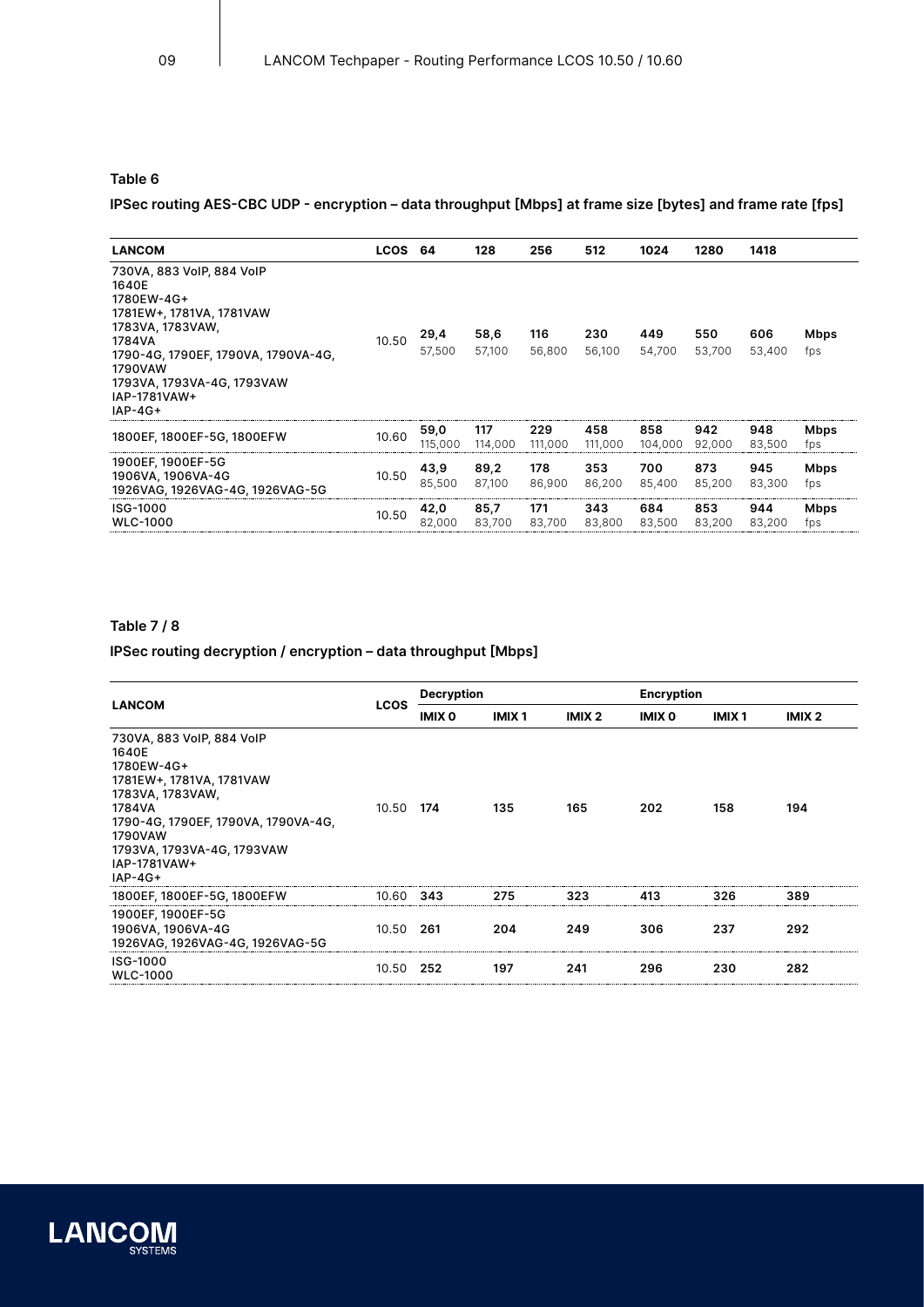# **Table 9 TCP data throughput [Mbps]**

| <b>LANCOM</b> | LCOS   | Method                   | Throughput with 5 TCP sessions |
|---------------|--------|--------------------------|--------------------------------|
| ISG-1000      | 10.50  | LAN - WAN (IPoE) routing | 940                            |
| ISG-1000      | 10.50. | LAN - LAN routina        | 940                            |

### <span id="page-9-0"></span>**Table 10**

## **L2TPv3 bridging – data throughput [Mbps]**

| <b>LANCOM</b>        |       | <b>LCOS</b> Throughput with 5 TCP sessions |
|----------------------|-------|--------------------------------------------|
| ISG-1000<br>WLC-1000 | 10.50 | 991                                        |

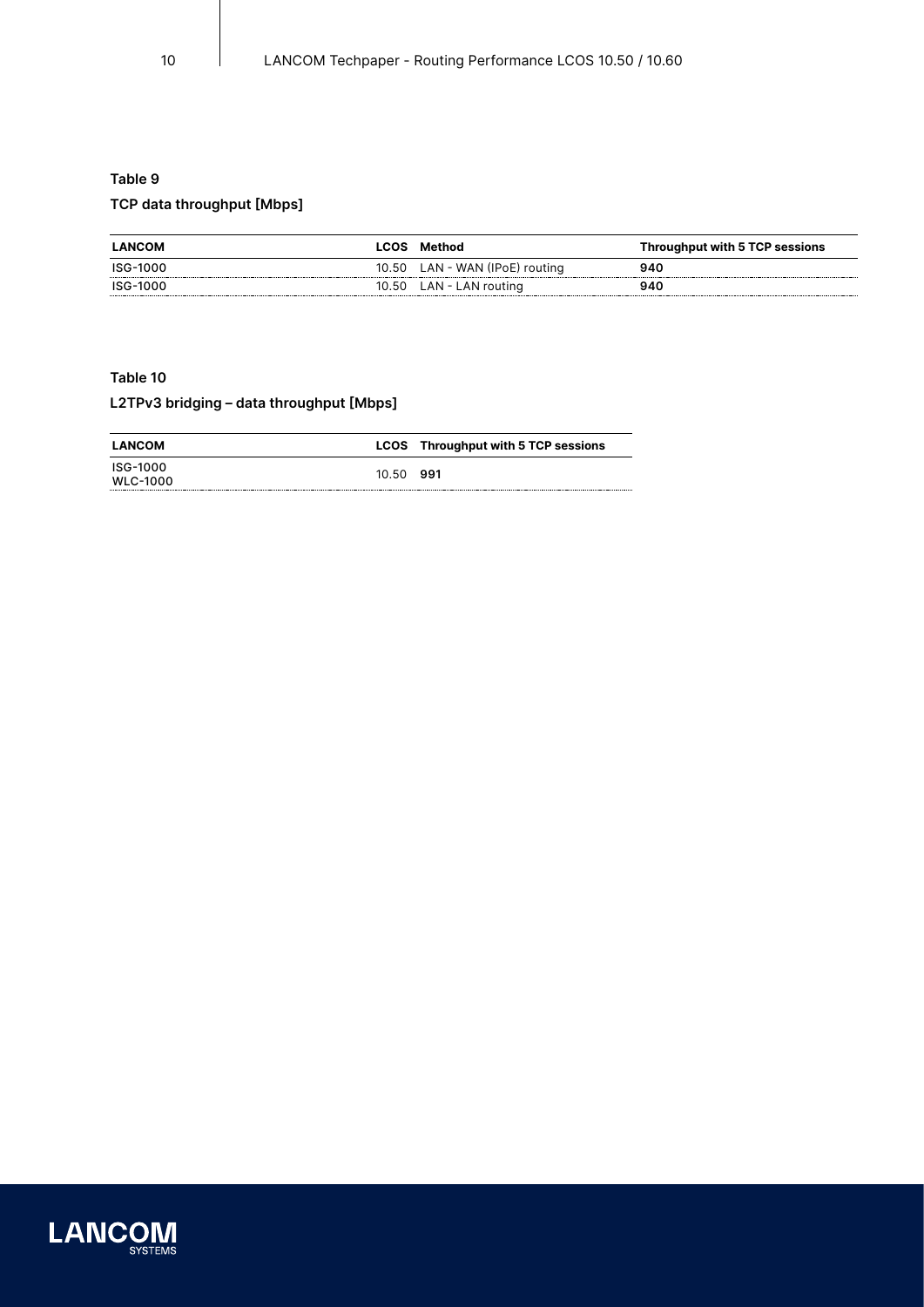# Measurement values for devices with 10 Gbps interfaces

**Note:** For large frames or TCP, the measured performance may not be determined by the performance of the device, but is limited by the Ethernet interfaces (1G or 10G).

### <span id="page-10-0"></span>**Table 11**

### **IPSec AES256-GCM - UDP - decryption – data throughput [Mbps] at frame size [bytes] and frame rate [fps]**

| <b>LANCOM</b>      | LCOS  | -64            | 128               | 256                | 512                | 1024             | 1280             | 1418             |                    |
|--------------------|-------|----------------|-------------------|--------------------|--------------------|------------------|------------------|------------------|--------------------|
| ISG-4000           | 10.50 | 44.9<br>87.600 | 93.8<br>91.600    | 189<br>92.300      | 380<br>92.700      | 754<br>92.000    | 940<br>91.700    | 1.040<br>92.000  | <b>Mbps</b><br>fps |
| ISG-8000 Multicore | 10.50 | 551<br>.000    | 1.100<br>.070.000 | 2.170<br>1.060.000 | 4.210<br>1.020.000 | 8.120<br>992.000 | 9.450<br>923,000 | 9.470<br>835,000 | <b>Mbps</b><br>fps |
| vRouter            | 10.50 | 399<br>778.000 | 817<br>797.000    | .520<br>745.000    | 2.860<br>698,000   | 4.990<br>610,000 | 5.870<br>573.000 | 6.250<br>551,000 | <b>Mbps</b><br>fps |

### **Table 12**

### **IPSec AES256-GCM - UDP - encryption – data throughput [Mbps] at frame size [bytes] and frame rate [fps]**

| <b>LANCOM</b>      | LCOS  | -64               | 128                  | 256               | 512                      | 1024             | 1280             | 1418             |                    |
|--------------------|-------|-------------------|----------------------|-------------------|--------------------------|------------------|------------------|------------------|--------------------|
| ISG-4000           | 10.50 | 58.7<br>:00C      | 114<br>107.000       | 224<br>107.000    | 443<br>107.000           | 882<br>107.000   | .090<br>106.000  | 1.210<br>106.000 | <b>Mbps</b><br>fps |
| ISG-8000 Multicore | 10.50 | 560<br>020<br>000 | 1.100<br>.000<br>040 | 2.140<br>.020.000 | 4.170<br>000.000 928.000 | 7.680            | 9.540<br>923.000 | 9.500<br>835,000 | <b>Mbps</b><br>fps |
| vRouter            | 10.50 | 357<br>656.000    | 602<br>იიი<br>570    | .280<br>618,000   | 2.490<br>603.000         | 4.170<br>508.000 | 4.670<br>455.000 | 4.660<br>409.000 | <b>Mbps</b><br>fps |

### **Table 13**

### **IPSec AES256-CBC SHA256 - UDP - decryption – data throughput [Mbps] at frame size [bytes] and frame rate [fps]**

| <b>LANCOM</b>      | LCOS  | -64            | 128            | 256            | 512              | 1024             | 1280            | 1418                             |                    |
|--------------------|-------|----------------|----------------|----------------|------------------|------------------|-----------------|----------------------------------|--------------------|
| ISG-4000           | 10.50 | 44.9<br>87.600 | 90.8<br>88.600 | 185<br>90.100  | 369<br>90.000    | 736<br>89.800    | 911<br>88.900   | 1.010<br>89.300                  | <b>Mbps</b><br>fps |
| ISG-8000 Multicore | 10.50 | 186<br>362,000 | 353<br>334.000 | 632<br>308,000 | 1.060<br>259.000 | 1.570<br>192.000 | .740<br>170.000 | 1.830<br>161<br>000 <sub>0</sub> | <b>Mbps</b><br>fps |
| vRouter            | 10.50 | 220<br>429.000 | 415<br>405.000 | 723<br>353.000 | 1.000<br>244.000 | .760<br>215,000  | .840<br>79.000  | 2.040<br>180.000                 | <b>Mbps</b><br>fps |